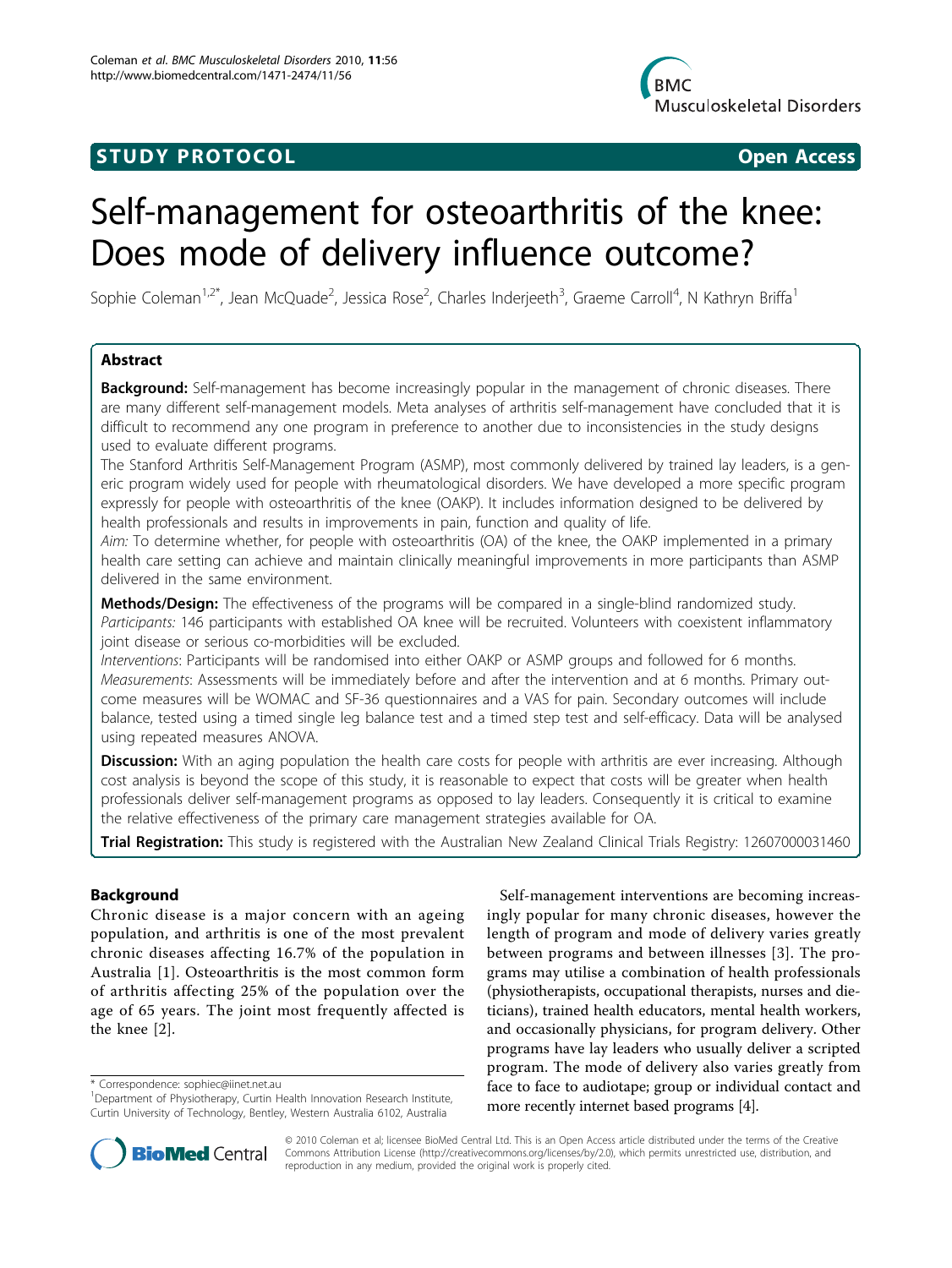Comparing different self-management models is difficult as the needs of people with chronic diseases differ according to their illness. Asthma and diabetes selfmanagement programs emphasise medication delivery and compliance, whereas self-management for other conditions may focus more on pain management strategies. Even within the broad category of arthritis, the self-management needs of people with different types of arthritis such as rheumatoid arthritis or osteoarthritis are not the same.

One widely utilised arthritis self-management program is the Stanford University's Arthritis Self Management Progam (ASMP), which is delivered by trained lay leaders [[5](#page-5-0)]. The ASMP has been tested widely. The majority of studies have been conducted in the USA or UK. Many, but not all of these studies report program efficacy. Systematic reviews of self-management interventions that include the ASMP have shown there is a trend towards a small benefit for people with arthritis, but the results were not statistically significant and there was a suggestion of publication bias [[3,](#page-4-0)[6,7\]](#page-5-0). At this stage, it is not possible to unequivically claim that ASMP is effective.

In view of the high prevalence of osteoarthritis of the knee and the absence of unequivocal evidence of effectiveness of ASMP, we developed an education self-management program specifically for people with osteoarthritis of the knee (OAKP). The program is delivered by health professionals with information and instruction that utilises their knowledge and skills within a self-management construct. The OAKP has been tested in a quality assurance project [[8](#page-5-0)] and a randomised controlled trial (RCT) the results of which show improvements in quality of life, pain and function compared to a control group [[9\]](#page-5-0).

With an aging population the costs associated with arthritis are ever increasing [\[1](#page-4-0)]. Although cost analysis is beyond the scope of this study, it is reasonable to expect that costs will be greater when health professionals deliver self-management programs as opposed to lay leaders. Therefore it is important to establish whether delivery by health professionals results in added benefits and/or improvements in outcomes. At present both ASMP and OAKP are offered as clinical services at Arthritis WA.

Accordingly, we propose to conduct a RCT to examine the differences between OAKP, directed and delivered by health professionals, and ASMP, delivered by trained lay leaders.

#### Aims

To compare the effectiveness of the OAKP and ASMP for people with OA knee.

#### Hypothesis

A greater proportion of people with osteoarthritis of the knee that complete the OAKP will report clinically meaningful improvements in pain, knee function and quality of life, at 8 weeks, and 6 months compared to those who complete the ASMP.

#### Methods/Design

#### Study Design

A two-group single blind, randomised, repeated measure study design will be used to compare the programs (Figure [1\)](#page-2-0). Participants in both groups will continue to receive standard medical management as required.

#### Group allocation

To ensure manageable numbers for intervention groups, participants will be randomised in blocks. Pre-prepared cards indicating group assignment will be placed in sealed opaque envelopes and drawn as a lottery by a third party for allocation to treatment groups. Allocation will not take place until a whole block has been recruited in order to ensure optimum group sizes. This method of randomisation worked successfully for a previous OAKP RCT [\[10](#page-5-0)].

#### Subjects

As this study will evaluate a clinical service currently provided by Arthritis WA, the study recruitment strategies and selection criteria have been selected to operate within that context. The participants will be men and women with established OA of one or both knees. The operational definition for OA knee used for the OAKP is OA of the knee diagnosed either by clinical examination or by radiological (X-Ray) evidence. The participant will be required to have a referral and a definitive diagnosis of OA made by a family physician/general medical practitioner or specialist physician in order to be eligible to participate in the study. In addition, the American Rheumatology Association clinical classification algorithm will be applied. The overall sensitivity and specificity of this method are 89% and 88% respectively [[11](#page-5-0)]. The inclusion criteria for determining suitability have previously been used for a quality assurance study and a randomised RCT [[8](#page-5-0),[10](#page-5-0)] and in both it was found to work well. Participants will not be excluded on the basis of severity of symptoms. They will be required to be  $\geq$ 18 years of age, English speaking and to provide consent to randomisation as demonstrated by signed written authority. Participants with rheumatoid arthritis or other inflammatory joint disease, serious co-morbidities, those who plan to have knee surgery within 6 months of commencing the study or who have physical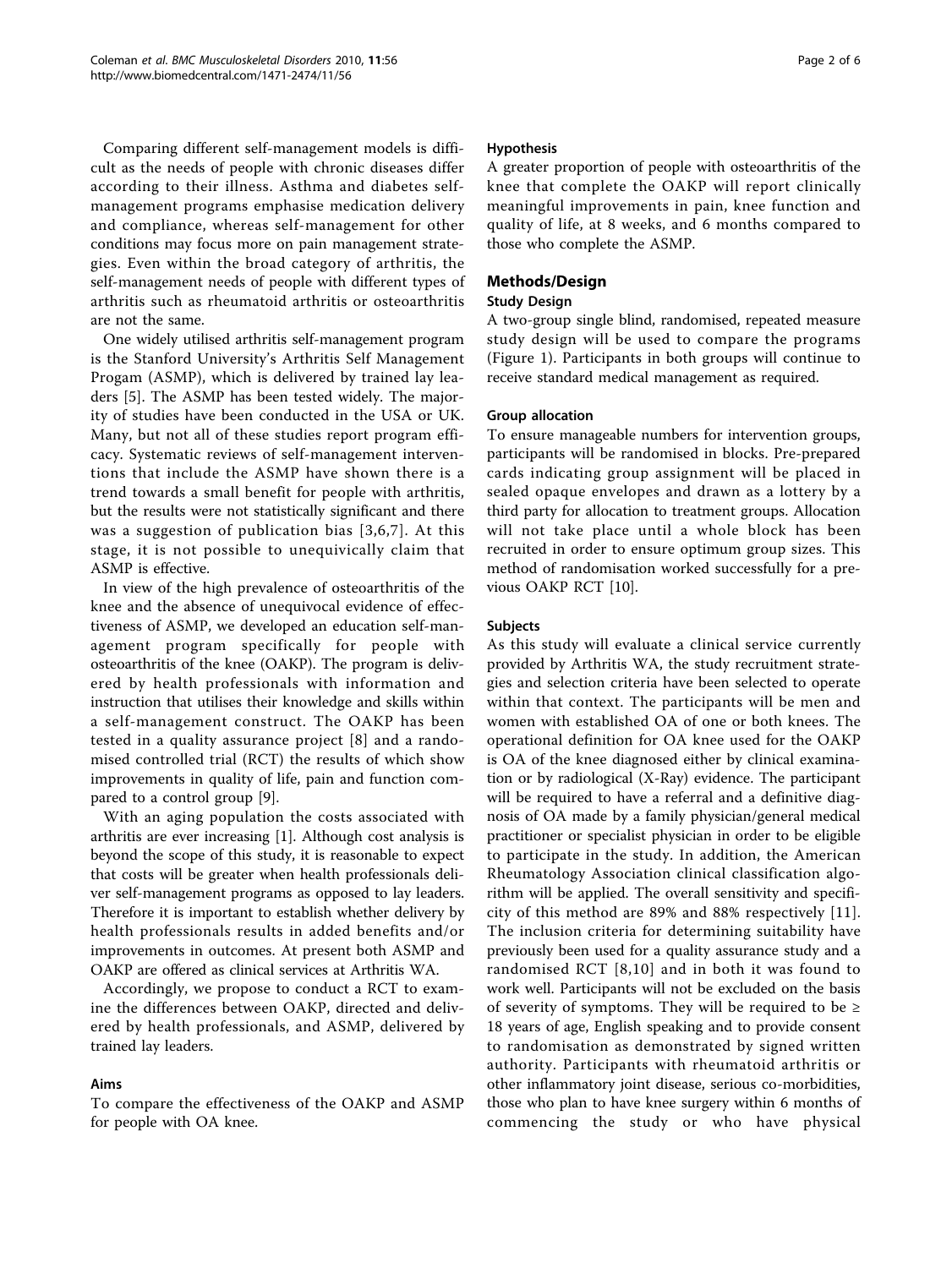<span id="page-2-0"></span>

impairments that preclude fulfilment of the requirements of either program will be excluded (Additional file [1](#page-4-0)).

Recruitment strategies will include active promotion to general practitioners, rheumatologists and health professionals through professional societies. The study will also be offered to those people with osteoarthritis of the knee who make general inquiries to Arthritis WA, and to the general public through advertising and media coverage.

#### Interventions

Both programs will be delivered over a six-week period with participants attending one session of two and a half hours per week. To facilitate optimum group dynamics, the target size for each group will be 12 participants, although this may vary as a result of recruitment and randomisation.

There will be a pool of 4 group leaders for each program, health professionals for OAKP and lay leaders for ASMP. The health professionals will be trained in delivery of self-management programs and the lay leaders will be experienced ASMP facilitators who have completed the "Train the Trainer course" conducted at Arthritis WA, under licence from Stanford University. Facilitators will work in pairs when delivering the programs.

The fidelity of OAKP and ASMP will be maintained as both programs have manuals for course delivery. OAKP The health professionals delivering the OAKP will be required to have the knowledge and skills to present information on disease specific topics, exercise advice, and to accurately respond to complex questions.

The Program includes the following aspects of care:

- Osteoarthritis explanation and implications
- Pain management strategies (cognitive and pharmacological)

• Fitness and exercise (strength, flexibility, aerobic and balance)

- Joint protection
- Nutrition and weight control
- Medication (type, interactions, current trends)

• Correct use of analgesia (use of, therapeutic dosing, types of analgesia, side effects)

- Balance, proprioception and falls prevention,
- Coping with negative emotions
- Self-management skills (SMART goals [Specific, Measurable, Achievable, Realistic, Time-framed], problem solving, modelling, positive thinking, improving self-efficacy).

ASMP As the ASMP was designed to be delivered by lay leaders to people with a variety of musculoskeletal conditions such as rheumatoid arthritis, osteoarthritis, fibromyalgia and systemic lupus erythematosus, the course content is more generic.

Subjects covered in ASMP include [\[12\]](#page-5-0):

• Techniques to deal with problems such as pain, fatigue, frustration and isolation,

• Appropriate exercise for maintaining and improving strength, flexibility, and endurance,

• Appropriate use of medications,

• Communicating effectively with family, friends and health professionals,

- Healthy eating,
- Making informed treatment decisions,
- Disease related problem solving
- Getting a good night's sleep.

#### Ethical Issues

This study has been approved by the Human Research Ethics Committee at Curtin University of Technology and meets with CONSORT guidelines. It is registered with the Australian New Zealand Clinical Trials Registry, number: 12607000031460.

All participants will provide written informed consent prior to randomisation. Data access and storage will be in keeping with National Health and Medical Research Council guidelines. License agreements have been obtained for SF-36 and WOMAC Questionnaires.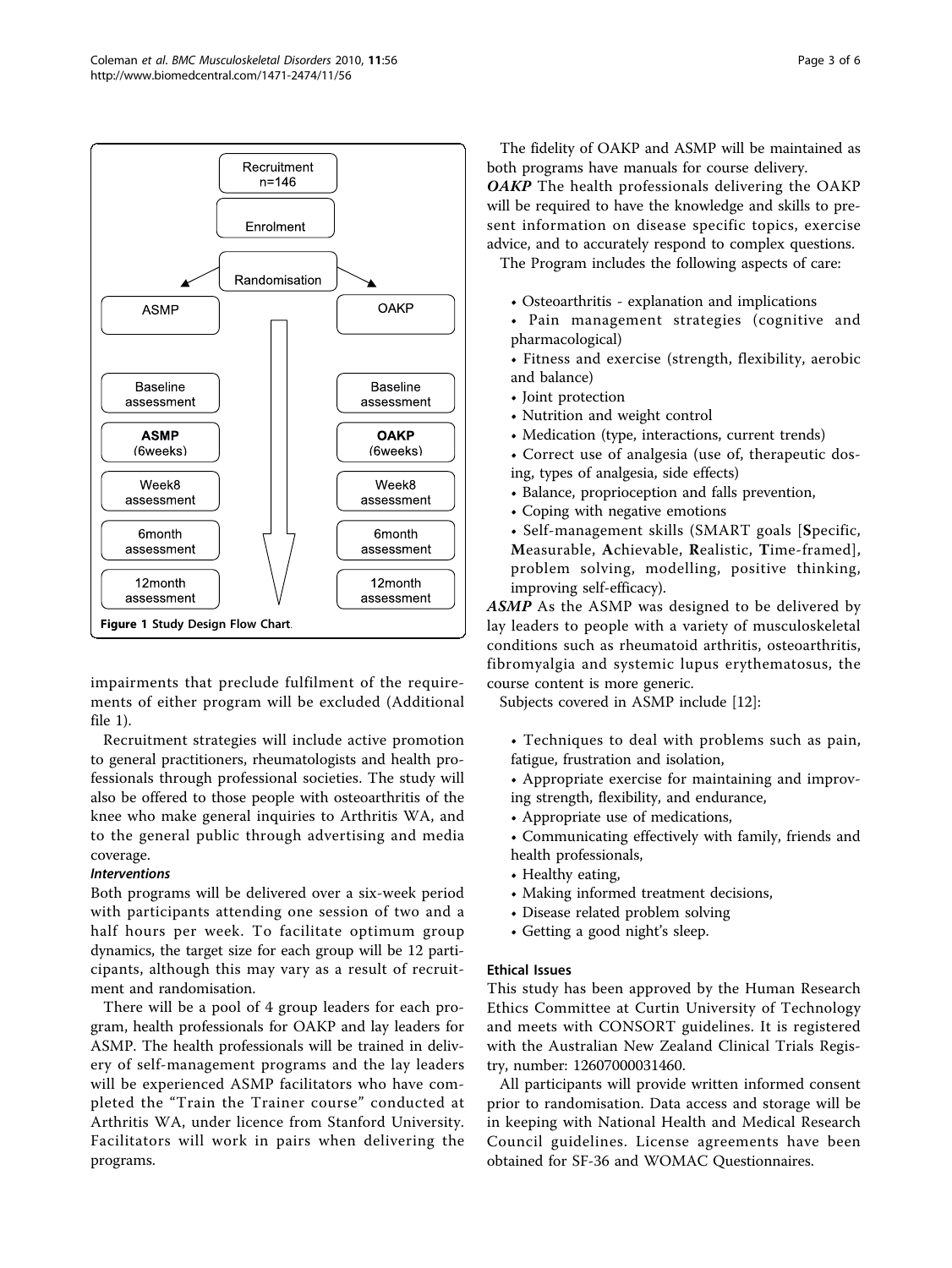#### Instruments & Assessments Baseline Screening/Assessment

Telephone screening will be conducted with people who enquire to enrol into the study. Suitable candidates will have study information sent to them. Following enrolment and written consent, participants will be randomised into groups. At the baseline assessment, demographic information will be collected including: past medical history, current medications including prescribed, over the counter and natural therapies. Records of medical practitioner referral, diagnosis and X-Ray reports will be collected.

#### Response to Intervention

Participants will be assessed using the following outcome measures at baseline (Week 1), immediately postintervention (Week 8), and at 6 months after commencing the program. In addition, VAS pain will be assessed on a week-to-week basis during the first 8 weeks- that is the two assessment weeks and the 6 intervention weeks. A research assistant who will remain blind to group allocation will perform all assessments at all time-points. The primary outcomes for the study will be health status, quality of life and pain severity.

#### Outcome measures

#### Western Ontario and McMaster Universities (WOMAC) Osteoarthritis index

WOMAC measures health status and assesses pain, stiffness and physical function in patients with OA of the hip or knee. For the purpose of this study the Likert (WOMAC LK3.0) format will be used. The WOMAC questionnaire is self-administered and can be completed in less than 10 minutes. Two major validity studies have shown WOMAC pain, stiffness and physical function subscales are valid and that the questionnaire is reliable and sensitive enough to detect changes in health status following a variety of interventions [\[13,14\]](#page-5-0).

#### The Short Form 36 Questionnaire (SF-36)

The SF-36 measures quality of life and has 8 sub-components reflecting both physical and mental status. It is comprised of 36 questions, is self-administered and can be completed in approximately 15 minutes. All estimates of score reliability, from 14 separate studies, for each of the 8 sub-categories of the SF-36 exceed accepted standards for measures used in group comparisons [\[15\]](#page-5-0). The SF-36 has been extensively validated in many English speaking countries of the world including Australia [\[16](#page-5-0)]. The rationale for using both WOMAC and the SF-36 for this study is that a combined approach using both generic and knee specific measures is considered likely to prove best for knee related problems [\[17\]](#page-5-0).

#### Visual Analog Scale (VAS)

VAS will be used to measure participants' pain severity. The VAS is a single dimension horizontal scale, which consists of a 10 cm line on which participants rate their pain from 0-10. Participants are required to place a vertical pen line through the scale at the level of their pain- 0 reflecting No Pain and 10 reflecting the Worst Pain imaginable. The VAS is well established in clinical practice for measuring pain post -surgery, following drug therapy and in response to other interventions in arthritis populations [\[18\]](#page-5-0).

#### Modified Timed Up and Go Test

This test is a modification of the "Timed Up and Go" test (mTUG), used to assess basic functional mobility in the elderly [[19\]](#page-5-0). TUG is a widely used clinical outcome tool in which the time taken to stand from sitting, walk 3 m, turn around, return to the chair and sit down is measured. This test is reliable and valid [[19](#page-5-0)]. In this study, the time taken to ascend and descend a 15 cm step has been added to the outward walk, and the length of the walk has been extended to 4 m.

#### Step Test

This is a test of dynamic standing balance. It involves stepping one foot on, then off a block as quickly as possible in a set time period of 30 seconds. It has high testretest reliability (ICC > 0.90) good concurrent validity and is sensitive to changes in performance over time [[20](#page-5-0)]. Timed Single Leg balance Test

This is a simple test that assesses the difficulty a person has standing on one leg. The score is the total time (in seconds, to a maximum of 30 seconds) standing on one leg. It is thought that this test is a good predictor of falls in the elderly  $[21]$  $[21]$  $[21]$  and is reliable and valid (rc = 0.69)  $[22]$  $[22]$  $[22]$ .

#### Arthritis Self-Efficacy Questionnaire

This is an 8-item scale. Participants are asked to complete the questionnaire by circling the number that best reflects the degree to which they are confident they can complete a described task at the present time. The score is the total of the 8 items. This questionnaire has been widely used in arthritis research and has internal consistency and reliability of 0.94 [\[23\]](#page-5-0).

#### Statistical Power

Power calculations are based on the achievement of a minimal clinically meaningful improvement [[24](#page-5-0)]. With an alpha (1-tailed) of 0.05 and a sample size of 73 people in each group, this study will have power of 80% to show that the response rate for ASMP is at least as high as the response rate for OAKP. This assumes that the response rates for the ASMP and OAKP groups are equal (at 38.0%, the level of response achieved for the WOMAC function scale in our earlier RCT [\[10\]](#page-5-0)), and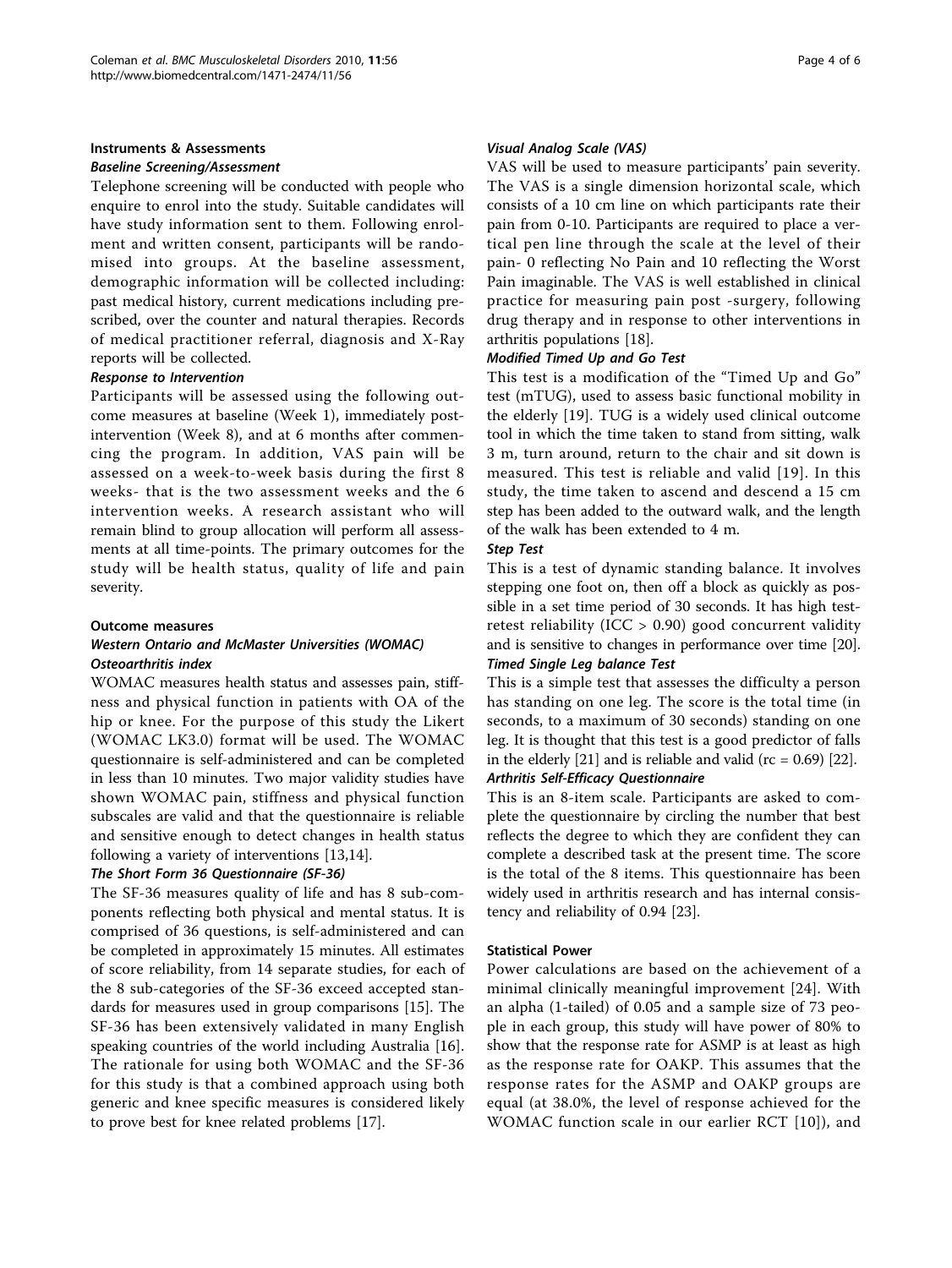<span id="page-4-0"></span>that a difference of 20.0 points or less is unimportant and allows for 20% drop out.

#### Data Analysis

Data will be analysed in a blinded manner using SPSS v17 for Macintosh. Treatment groups will be examined for comparability at baseline using unpaired t-tests or Chi-squared test as appropriate. Main comparisons between treatment groups will be performed using an intention to treat analysis. For all subjects who complete the 6-month measurements, previous values will be carried forward to replace any interim missing values.

The proportion of participants achieving minimal clinically meaningful improvement in the health status, quality of life and pain will be computed for each group at each observation time. The effect of the treatment, in terms of the proportion showing minimal clinically meaningful improvement will be examined using Chisquare test. Separate analysis will be conducted for each of the outcome variables of interest.

Further, participants will be classified as overall responders or non-responders. A favourable response to treatment (responder) will be defined according to scenario D of the OMERACT-OARSI criteria [\[25](#page-5-0)]. That is, an improvement of  $\geq 50\%$  in pain or function and an absolute change of  $\geq 20$  points on a 100 point scale, OR an improvement of at least 2 of the following: An improvement of  $\geq 20\%$  and an absolute change of  $\geq 10$  in two of pain, function and global health. The proportion of participants achieving responder criteria will be computed for each group at each observation time. The effect of the treatment, in terms of the proportion of responders will be examined using Chi-square test.

Finally, repeated measures ANOVA will be used to examine the differences between groups over time. Statistical significance will be inferred at a 1-tailed p < 0.05. Results will not be adjusted for multiple comparisons as all outcomes of interest have been nominated a priori and such adjustment would likely render all findings of interest non-significant, despite their clinical importance [[26\]](#page-5-0). Separate analysis will be conducted for each of the outcome variables of interest.

#### Discussion

Meta-analyses of self-management have all concluded that it is difficult to compare models between different chronic conditions, and this is also the case with different types of arthritis [3,[7,27](#page-5-0)]. Many disease states exist under the banner of arthritis, and all of them have different symptoms and requirements. People with any type of arthritis can enrol in ASMP, as it is a generic program. Facilitation by lay leaders and the variety of arthritic conditions that can be accommodated in group

sessions have advantages in terms of cost and feasibility, for example in small communities.

In contrast, the OAKP is a disease specific education self-management program that was designed for facilitation by health professionals to enable more detailed information specific to OA knee to be included.

The study described in this paper will determine comparative efficacy of these programs and the results will assist in planning future arthritis self-management strategies. The widely used valid and reliable outcome measures along with design features such as randomisation and blinding will minimise bias and facilitate comparison with other studies.

Additional file 1: Eligibility Criteria

#### Abbreviations

ASMP: Arthritis Self-Management Program; OAKP: Osteoarthritis of the Knee Program; OA: Osteoarthritis; RCT: Randomised controlled trial; WOMAC: Western Ontario and McMaster Universities Osteoarthritis index; SF-36: Short Form 36 Questionnaire; VAS: Visual analog score; mTUG: Modified Timed Up and Go test.

#### Acknowledgements

This project is funded by a project grant awarded by Arthritis Western Australia

#### Author details

<sup>1</sup>Department of Physiotherapy, Curtin Health Innovation Research Institute, Curtin University of Technology, Bentley, Western Australia 6102, Australia. <sup>2</sup> Arthritis Foundation of Western Australia, PO Box 34, Wembley, Western Australia 6914, Australia. <sup>3</sup>Department of Geriatric Medicine and Rheumatology, North Metropolitan Area Health Service,, University of Western Australia, Verdun St, Nedlands, Western Australia 6009, Australia. 4 ArthroCare Pty Ltd, Department of Rheumatology, Fremantle Hospital, University of Notre Dame Australia, University of Western Australia, Western Australia 6050, Australia.

#### Authors' contributions

SC and KB were responsible for writing the study protocol and drafting the manuscript. JM, JR, CI, and GC, assisted with study design and provided comments on the drafts and all authors approved the final version of the manuscript.

#### Competing interests

The authors declare that they have no competing interests.

Received: 6 January 2010 Accepted: 24 March 2010 Published: 24 March 2010

#### References

- 1. Access Economics: Painful Realities: The economic impact of arthritis in Australia in 2007. Canberra: Arthritis Australia 2007.
- 2. Felson D: Developments in the clinical understanding of osteoarthritis. Arthritis Research & Therapy 2009, 11(203).
- 3. Warsi A, Wang PS, LaValley MP, Avorn J, Solomon DH: [Self-management](http://www.ncbi.nlm.nih.gov/pubmed/15302634?dopt=Abstract) [education programs in chronic disease. A systematic review and](http://www.ncbi.nlm.nih.gov/pubmed/15302634?dopt=Abstract) [methodological critique of the literature.](http://www.ncbi.nlm.nih.gov/pubmed/15302634?dopt=Abstract) Archives of Internal Medicine 2004, 164(15):1641-1649.
- 4. Warsi A, LaValley M, Wang P, Avorn J, Solomon D: Arthritis Self-Management Education Programs. A Meta-Analysis of the Effect on Pain and Disability. Arthritis & Rheumatism 2003, 48(8):2207-2213.